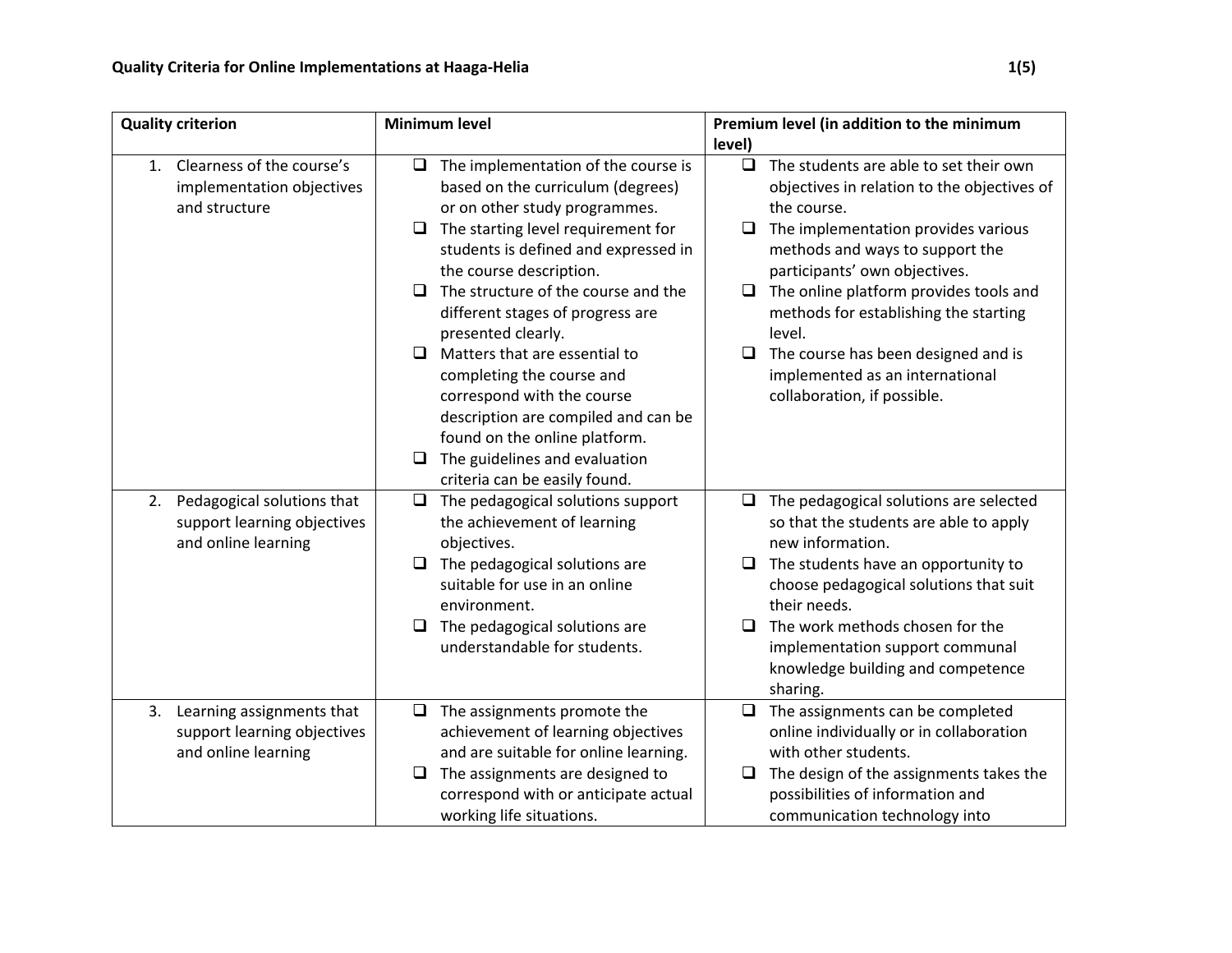|                                                                           | The objective, the procedure, the<br>u<br>evaluation criteria and the schedule<br>of the assignments are clearly<br>described.                                                                                                                                                                                                                                                                                                                                                                                                                                                                                                                            | consideration, including opportunities<br>for communal working and knowledge<br>building.<br>The assignments are designed so that<br>$\Box$<br>the students have an opportunity to<br>choose technological solutions that suit<br>their needs, such as audio, video, images<br>and various texts.                         |
|---------------------------------------------------------------------------|-----------------------------------------------------------------------------------------------------------------------------------------------------------------------------------------------------------------------------------------------------------------------------------------------------------------------------------------------------------------------------------------------------------------------------------------------------------------------------------------------------------------------------------------------------------------------------------------------------------------------------------------------------------|---------------------------------------------------------------------------------------------------------------------------------------------------------------------------------------------------------------------------------------------------------------------------------------------------------------------------|
| 4. Materials that support<br>learning objectives                          | The students receive guidance for<br>□<br>selecting and utilising study<br>materials that support their learning<br>objectives and assignments.<br>The materials are ensured to be up<br>□<br>to date and reliable.<br>The online implementation utilises<br>O<br>materials to which the institution<br>has an access right.<br>References and copyright<br>□<br>information have been marked<br>appropriately in the materials.<br>The link describing the practices<br>O<br>related to the storage and utilisation<br>of materials produced by the<br>students can be found on the online<br>platform (study agreement<br>concerning digital material). | The students have an opportunity to<br>$\Box$<br>choose material that suit their needs<br>(diversity).<br>The various mediums of material have<br>$\Box$<br>been utilised appropriately.                                                                                                                                  |
| 5. Interaction that supports<br>the achievement of<br>learning objectives | The implementation utilises modes<br>□<br>of interaction and tools that support<br>the achievement of learning<br>objectives in an optimal manner.<br>The students have an opportunity<br>□<br>for mutual interaction.                                                                                                                                                                                                                                                                                                                                                                                                                                    | The students have an opportunity to<br>$\Box$<br>work communally, learn from others and<br>share experiences online.<br>Appropriate tools have been selected for<br>$\Box$<br>collaborations with stakeholders, such as<br>labour market representatives, and<br>support for the use of said tools has<br>been confirmed. |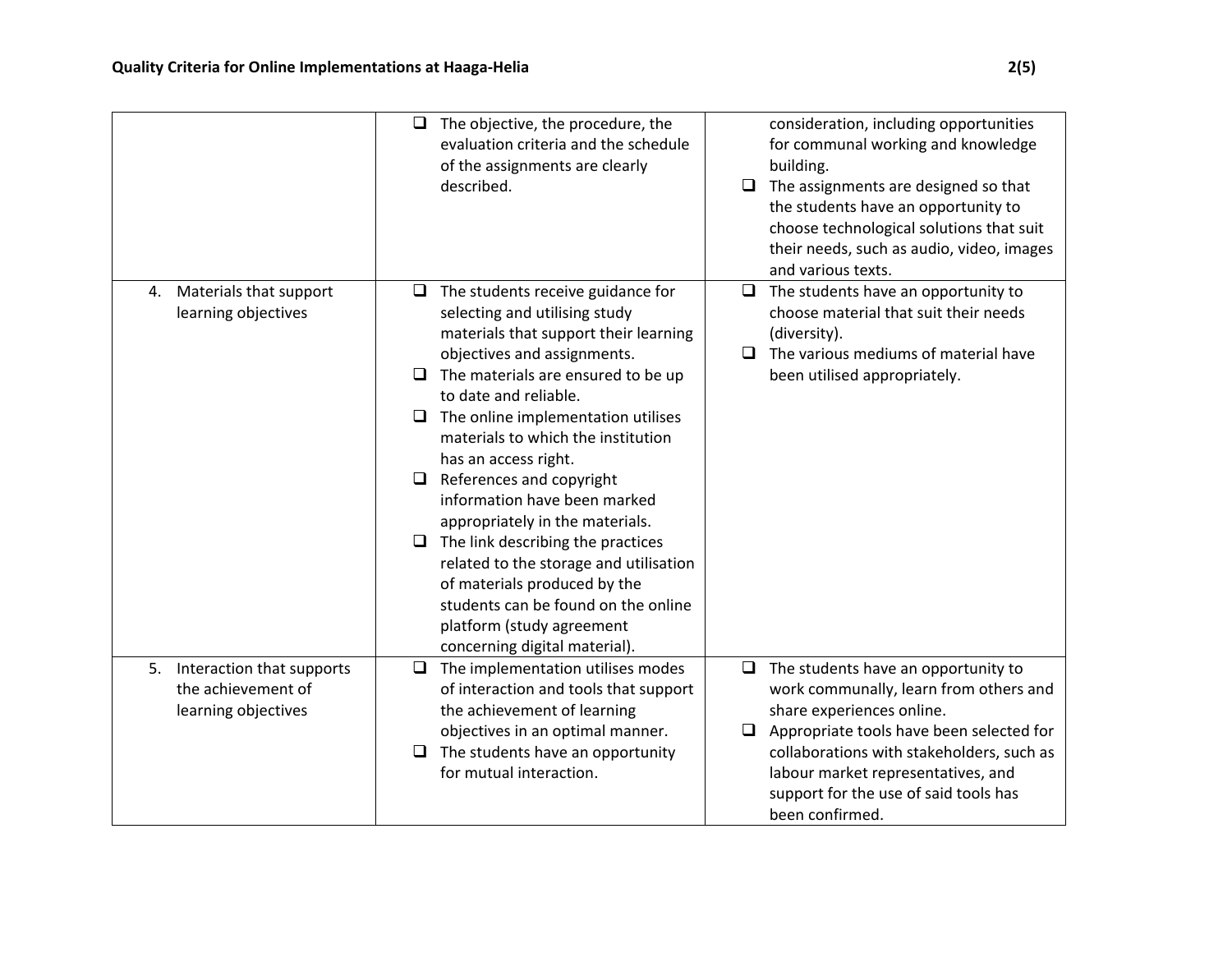|    | 6. Adequate and timely<br>guidance and feedback                                                                              | □<br>□<br>□<br>□<br>□ | The students have an opportunity to<br>receive guidance and feedback from<br>the teacher during the course.<br>The arrangement and<br>implementation methods of<br>providing guidance and feedback<br>are described on the online<br>platform.<br>The responsible persons, channels<br>and schedules related to student<br>guidance can easily be found on the<br>online platform.<br>The online platform has a channel<br>for the students' feedback and<br>questions.<br>The online platform provides the<br>students with an opportunity to<br>follow their progress on the course. | ⊔<br>□<br>□ | The students have an opportunity to<br>receive guidance and feedback from<br>other students during the course.<br>The analysis tools of the online platform<br>are utilised for monitoring the students'<br>progress, encouraging them to make<br>progress and supporting their guidance.<br>The students have an opportunity to<br>receive guidance and feedback from<br>stakeholder representatives during the<br>course. |
|----|------------------------------------------------------------------------------------------------------------------------------|-----------------------|----------------------------------------------------------------------------------------------------------------------------------------------------------------------------------------------------------------------------------------------------------------------------------------------------------------------------------------------------------------------------------------------------------------------------------------------------------------------------------------------------------------------------------------------------------------------------------------|-------------|-----------------------------------------------------------------------------------------------------------------------------------------------------------------------------------------------------------------------------------------------------------------------------------------------------------------------------------------------------------------------------------------------------------------------------|
|    | 7. Evaluation that supports<br>the achievement of<br>learning objectives and is<br>in line with the<br>pedagogical solutions | □<br>□<br>❏           | The evaluation criteria are based on<br>the learning objectives of the<br>course.<br>The evaluation criteria and methods<br>are detailed on the online platform.<br>The evaluation is carried out in<br>accordance with the evaluation<br>criteria and the pedagogical<br>solutions.                                                                                                                                                                                                                                                                                                   | □<br>⊔      | Evaluation takes place throughout the<br>learning process.<br>Evaluation is carried out by utilising<br>versatile methods and tools.<br>The students participate in self-<br>evaluations and peer reviews using the<br>tools of the online platform.                                                                                                                                                                        |
| 8. | Clear, usable and secure<br>implementation                                                                                   | □<br>❏                | The overall contents are presented<br>in a unified style.<br>Contents (e.g. folders, pages, files)<br>are named understandably and their<br>functionality has been ensured.                                                                                                                                                                                                                                                                                                                                                                                                            | O           | Videos and sound files are subtitled, or<br>their contents are otherwise available in<br>text.<br>Materials that are not barrier-free are<br>marked clearly.                                                                                                                                                                                                                                                                |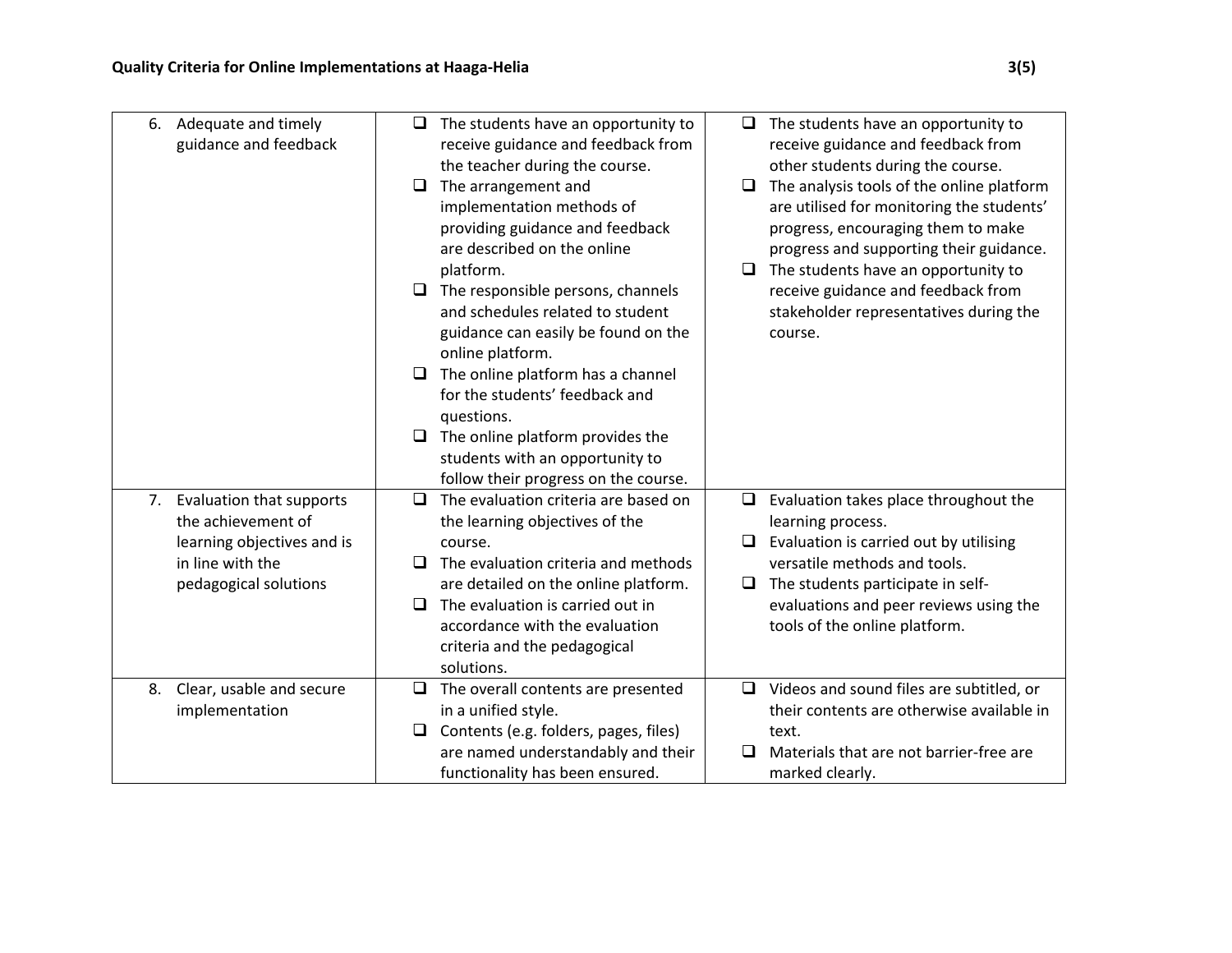|                             | ப      | Font variation is minimised. The      |        |                                      |
|-----------------------------|--------|---------------------------------------|--------|--------------------------------------|
|                             |        | default font size is large enough and |        |                                      |
|                             |        | can be enlarged.                      |        |                                      |
|                             | $\Box$ | Visual elements and effects are used  |        |                                      |
|                             |        | sparingly to support the contents.    |        |                                      |
|                             | $\Box$ | Link descriptions are informative     |        |                                      |
|                             |        | and understandable.                   |        |                                      |
|                             | ⊔.     | Links open to a new browser           |        |                                      |
|                             |        | window.                               |        |                                      |
|                             | O.     | Links are working.                    |        |                                      |
|                             | u.     | The applications selected for the     |        |                                      |
|                             |        | online implementation work.           |        |                                      |
|                             | $\Box$ | The applications and materials used   |        |                                      |
|                             |        | on the course meet all relevant       |        |                                      |
|                             |        | information security requirements.    |        |                                      |
|                             | □      | The studies can be carried out        |        |                                      |
|                             |        | regardless of the type of terminal    |        |                                      |
|                             |        | equipment.                            |        |                                      |
| 9. Adequate support in case | $\Box$ | The online platform features          | $\Box$ | Pedagogical and technical support is |
| of pedagogical or technical |        | descriptions of the support services  |        | available for supported applications |
| challenges                  |        | provided to the students (contact     |        | through agreed channels.             |
|                             |        | information through which they can    |        |                                      |
|                             |        | receive help regarding any questions  |        |                                      |
|                             |        | they have about the contents and      |        |                                      |
|                             |        | completion of their studies or        |        |                                      |
|                             |        | technical problems).                  |        |                                      |
|                             | ⊔      | The producers of the                  |        |                                      |
|                             |        | implementation and the teachers       |        |                                      |
|                             |        | have access to pedagogical and        |        |                                      |
|                             |        |                                       |        |                                      |
|                             |        | technical support.                    |        |                                      |
|                             |        | Support requests are responded to     |        |                                      |
|                             |        | within an agreed upon schedule.       |        |                                      |
| 10. Constant development of | $\Box$ | Feedback is collected from the        | □      | The course is developed through      |